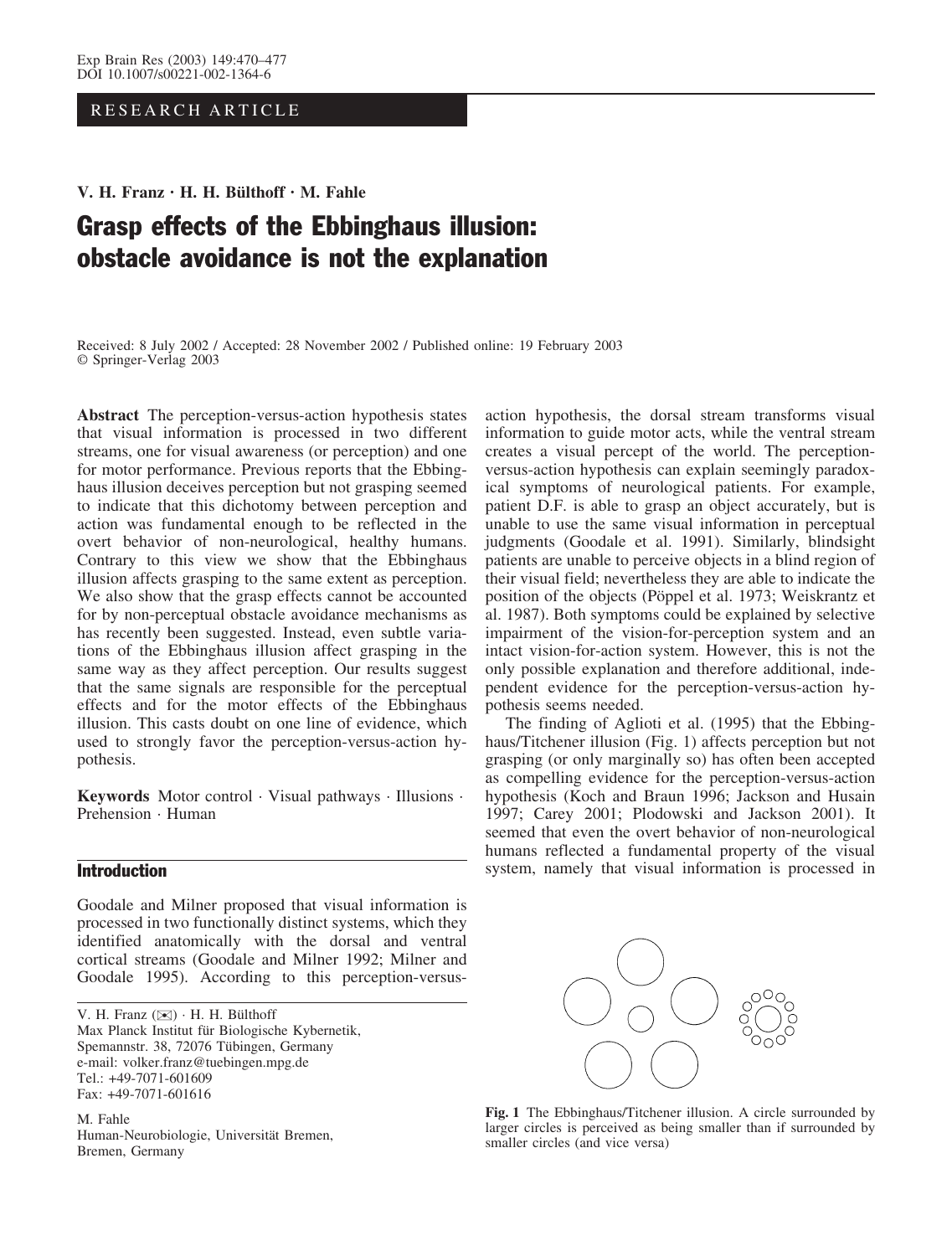



Fig. 2a,b Presentation of perceptual and motor tasks in different studies of the Ebbinghaus illusion. a Perceptual task and motor task of the Aglioti et al. (1995) paradigm. Two Ebbinghaus figures were presented and the central circles were replaced by discs which could be grasped. In the perceptual task, participants compared the sizes of the two central discs directly, while in the motor task they successively grasped one of the two central discs. Note the asymmetry in this procedure: in order to grasp, participants had to calculate only the size of one of the central discs at a time. In the perceptual task, however, participants had to compare the two central discs directly, both being subjected to the illusion at the same time. Franz et al. (2000) showed that the task demands of this direct comparison selectively increase the illusion by about 50%. b In the studies of Pavani et al. (1999) and of Franz et al. (2000), motor task and perceptual task were matched more closely. Only one Ebbinghaus figure was presented at a time. In the motor task participants grasped the central discs and in the perceptual task they compared the central disc to a neutral comparison stimulus. In these studies, no difference between the perceptual effects and the motor effects of the Ebbinghaus illusion were found (figure adapted from Franz 2001)

two different and parallel streams for the purposes of perception and action.

However, Franz et al. (2000) criticized this finding, and argued that in the Aglioti paradigm the perceptual task and the motor task were not sufficiently matched (Fig. 2). Studies that avoided this problem (Pavani et al. 1999; Franz et al. 2000) found motor effects of the same size as the perceptual effects (cf. Fig. 3a). This suggests that a common source is responsible for the illusion effects in perception and in grasping (common source model, cf. Franz et al. 2000, 2001).

Recently, Haffenden and colleagues (Haffenden and Goodale 2000; Haffenden et al. 2001) proposed that the motor effects of the Ebbinghaus illusion might be

Fig. 3a,b Effects of the Ebbinghaus illusion on perception and on grasping. a Effects found by Franz et al. (2000). The effects on perception and on grasping are virtually identical. A similar result was obtained by Pavani et al. 1999. Labels Large and Small refer to the size of the context circles and labels Near and Far to the eccentricity of the context circles. The effects were calculated in exactly the same way as in the present study (cf. Methods section and Fig. 5). b Explanation for the illusion effects as suggested by Haffenden and colleagues (Haffenden and Goodale 2000, Haffenden et al. 2001) who assume that the effects of the Ebbinghaus illusion on grasping are caused by mechanisms other than those involved in the perceptual effects. According to their obstacle avoidance hypothesis, the context circles are treated by the visionfor-action system as potential obstacles that affect the trajectories of the fingers. Haffenden and coworkers suggested that a wide gap between the context circles and the target disc leads to *smaller* grasping, while a narrow gap leads to *wider* grasping

generated independent of the perceptual effects in the vision-for-action system. Haffenden and Goodale argued that the context circles of the Ebbinghaus illusion could be treated as potential obstacles for the fingers and therefore might affect the trajectories of the grasp movements. Accordingly, the finding of equal effects of the Ebbinghaus illusion on grasp and perception could simply be a coincidence.

How could such an obstacle avoidance mechanism work? In principle, we see three possibilities of which, however, only one can explain the effects of the Ebbinghaus illusion on grasping. The possibilities are as follows. (1) Humans might use a larger grasp if the overall size of the Ebbinghaus illusion, i.e., the outline of all context circles that surround the grasp disc, is larger. In this case, the "Large–Far" condition of Franz et al. (2000) should yield larger grasping than the "Small–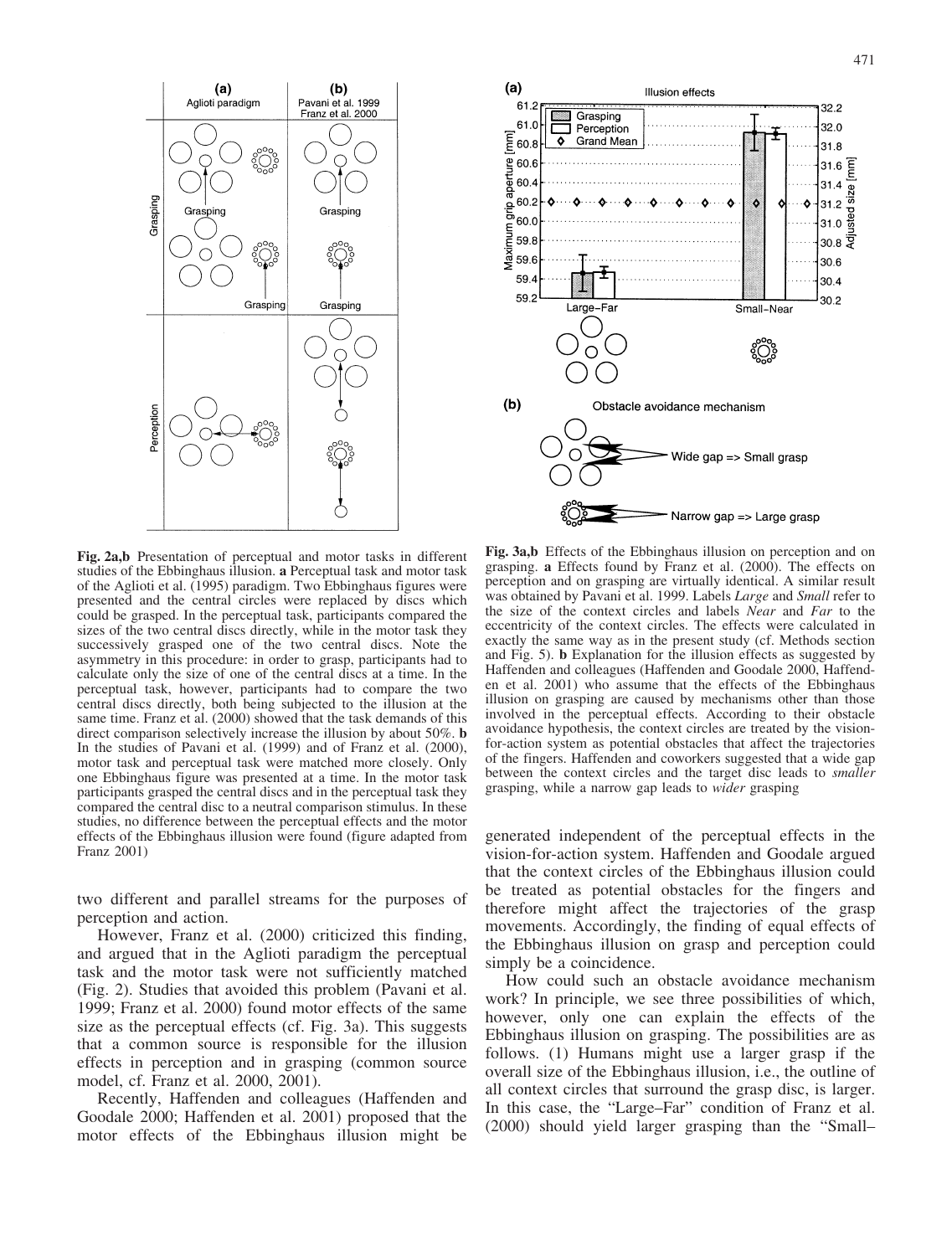Near" condition (Fig. 3a). However, this is not the case, and hence this mechanism can not explain the grasp effects we found with the Ebbinghaus illusion. (2) Humans might use a larger grasp if the gap between the central grasp disc and the surrounding context circles is wider. Again, this mechanism predicts larger grasping in the Large–Far condition than in the Small–Near condition, which is not the case (Fig. 3a). Finally, (3) humans might use a smaller grasp if the gap between grasp disc and context circles is wider (cf. Fig. 3b). This is the only mechanism that conforms to the grasp effects of the Ebbinghaus illusion and this is the mechanism that was proposed by Haffenden and colleagues (Haffenden and Goodale 2000; Haffenden et al. 2001). Note, that (a priori) it is not very plausible that humans should open the hand less if the gap is wider. To explain this, Haffenden and colleagues (Haffenden and Goodale 2000; Haffenden et al. 2001) argued that the motor system interprets the wide gap (Large–Far condition) as a hole in which to fit the fingers, and that the narrow gap (Small–Near condition) is not wide enough to do this.

In two studies, Haffenden and colleagues (Haffenden and Goodale 2000, Haffenden et al. 2001) tried to demonstrate this obstacle avoidance mechanism. However, both studies had drawbacks. The first study failed to show significant effects of the distance of the context elements on grasping (Fig. 6, p 1603 of Haffenden and Goodale 2000). The second study (Haffenden et al. 2001) added a third illusion condition to the Ebbinghaus illusion, whereby the gap for the small context circles was the same as for the large context circles (see the Small–Far and the Large–Far conditions in Fig. 4a). According to the obstacle avoidance mechanism, this manipulation should eliminate the grasp effect of the Ebbinghaus illusion because now the gap was the same for both conditions. On the other hand, the common source model still predicts some effect on grasping because matching the gaps decreases (but does not eliminate) the perceptual effect (cf. Girgus et al. 1972). The results of Haffenden and coworkers conform to the prediction of the obstacle avoidance mechanism: there was no significant difference in grasping between the Large–Far and the Small–Far conditions.

However, we see two problems with this result. Firstly, the result is a null effect (no difference between Large– Far and Small–Far in grasping; cf. Fig. 4a). An important issue here is the sample size needed to detect reliably the effect predicted by the common source model. We found that the 18 participants used by Haffenden and colleagues were not enough to detect this effect with sufficiently high probability. A power analysis shows that the probability of missing the effect predicted by the common source model was high (see Methods section for details). In consequence, the null effect found by Haffenden et al. (2001) could very well be due to random, statistical fluctuations. Secondly, Haffenden et al. (2001) also looked at the difference between the Small–Far and the Small–Near conditions (cf. Fig. 4a). The problem here is that both models predict differences: the obstacle avoid-





Fig. 4a,b Predictions of the common source model and of the obstacle avoidance mechanism for the study of Haffenden et al. (2001) and for the present study. Labels Large and Small refer to the size of the context circles and the labels Near and Far to the eccentricity of the context circles. *Shaded areas* indicate the data for which the obstacle avoidance mechanism was postulated (post hoc). Therefore these conditions cannot serve as a test for the obstacle avoidance mechanism. a In the study of Haffenden et al. (2001), the gap between central disc and context circles was the same for the two Far conditions. In consequence, the obstacle avoidance mechanism predicts no difference in grasping between these two conditions. On the other hand, the common source model predicts a difference in grasping because there should still be a (slightly decreased) perceptual illusion effect between these two conditions. **b** In the present study, the two Far and the two Near conditions had the same gap. In consequence, the obstacle avoidance mechanism predicts no difference in grasping between the two Far and between the two Near conditions, while the common source model predicts difference in grasping, which should follow the perceptual effects of the illusion. Note, that the predictions in the Large–Near and Small–Far conditions are in the opposite direction for the common source model than that for the obstacle avoidance mechanism. All stimuli are drawn approximately to scale (note the small but unimportant difference between the Small–Far conditions of the two studies). In the study of Haffenden et al. (2001), the Large–Far and Small–Near conditions were named "Traditional Large" and "Traditional Small", respectively. The *Small–Far* condition was named "Adjusted Small"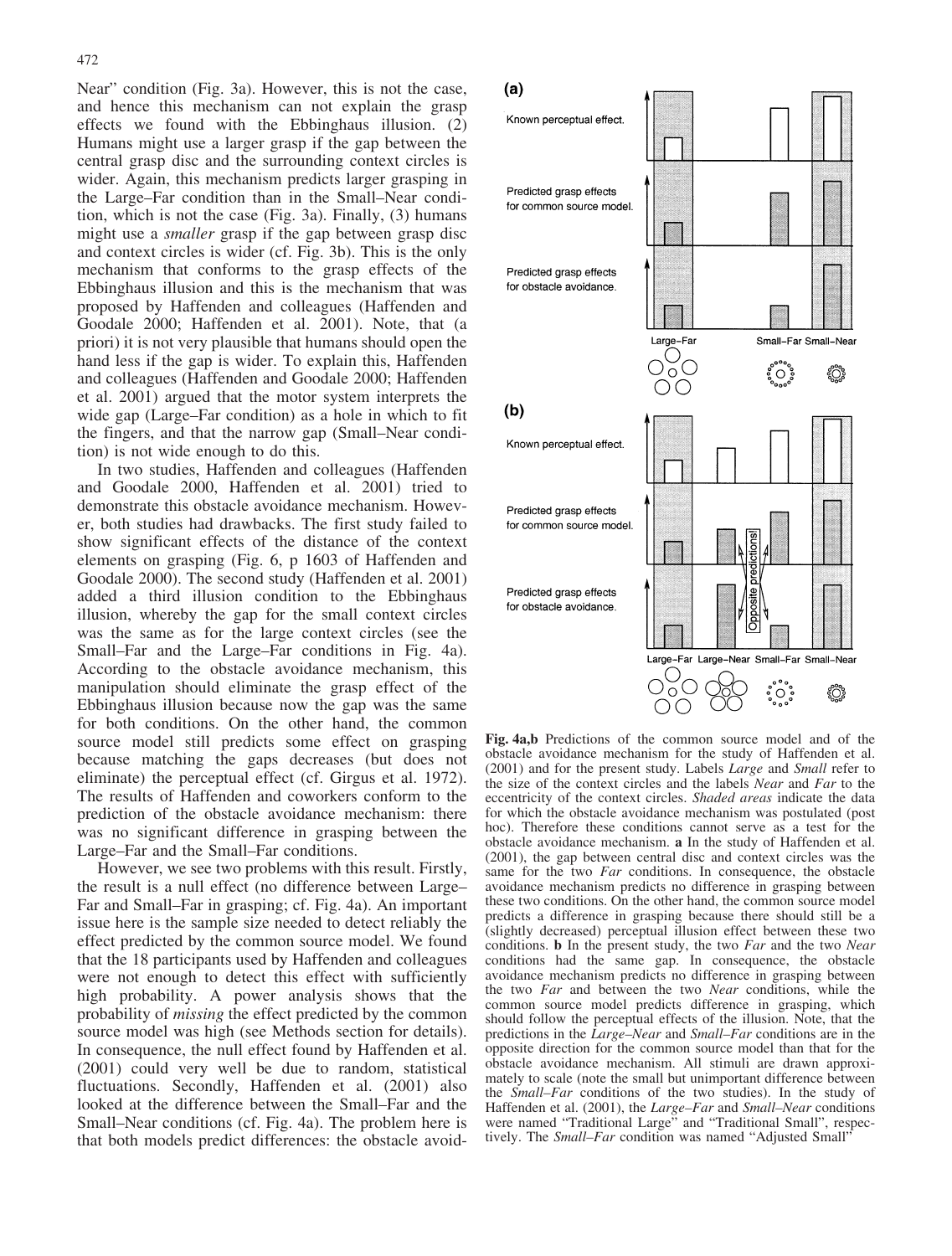ance mechanism predicts a large difference, and the common source model predicts a small difference, which should correspond to the perceptual difference. In consequence, the predictions are quite similar and, to assess which model conforms better to the data, we have to know exactly what the perceptual effect is. This is problematic because the perceptual measures usually reported in the literature typically do not yield exactly the same magnitude of perceptual effects of the Ebbinghaus illusion. Thus, there has been some debate regarding which perceptual measure is most appropriate for comparison with grasping (Carey 2001; Franz 2001).

In the present study we tried to overcome these shortcomings in two ways. Firstly, we used more stimulus conditions and arranged them in such a way that the predictions of the obstacle avoidance mechanism and of the common source model were in opposite directions (see the Large–Near and Small–Far conditions in Fig. 4b). In consequence, we do not rely on null effects for our decision between the two models, but contrast two opposing predictions. Also, the problem of the exact size of the perceptual effects is diminished, because now it is sufficient to know the direction of the perceptual effects instead of their exact sizes. Secondly, we used a much larger sample size (52 participants, see Methods section for a power analysis on this sample size). This large sample size enabled us to discriminate reliably between the predictions of the common source model and of the obstacle avoidance mechanism.

In summary, we contrast two hypotheses in this study. One hypothesis states that the motor effects of the Ebbinghaus illusion have their origin at the same source as the perceptual effects (common source model; Franz et al. 2000, 2001). The other hypothesis states that the motor effects of the Ebbinghaus illusion are generated independent of the perceptual effects (obstacle avoidance mechanism; Haffenden and Goodale, 2000; Haffenden et al. 2001). In our experimental design (Fig. 4b), the common source model predicts that participants use a larger grasp in the Small–Far than in the Large–Near condition, while the obstacle avoidance mechanism predicts that participants use a smaller grasp.

## Methods

### Power analyses for sample sizes

In order to discriminate reliably between the predictions of the obstacle avoidance mechanism and of the common source model, we have to ensure that if an effects exists in reality it will be detected with sufficient probability (or "statistical power"). Such a power analysis (Cohen 1988) can easily be performed for the Ebbinghaus illusion because we already have ample data on the effects of the illusion on grasping. In consequence, we can estimate the sample size that is needed to detect reliably the effects predicted by the different models. We performed two power analyses, one for the study of Haffenden et al. (2001) and one for the present study. Both power analyses are based on the effects found by Franz et al. (2000), which are also depicted in Fig. 3a. These grasp effects are similar to those found in a number of other studies (for an overview see Franz 2001) and are the effects for which the obstacle avoidance mechanism was postulated by Haffenden and colleagues (Haffenden and Goodale 2000; Haffenden et al. 2001).

Franz et al. (2000) found a grasp effect for the illusion of  $\delta$ = MGA(Small,Near)-MGA(Large,Far) =1.47 mm (MGA representing maximum grip aperture). In the following, this effect will be called the "original effect". The standard deviation of the original effect was  $\sigma$ =1.93 mm. This corresponds to an effect size of  $\vec{d} = \frac{\delta}{\epsilon} = \frac{1.47}{1.93} = 0.76$ .<br>In the Haffenden et al. (2001) study, the common source model

predicted a somewhat smaller illusion effect between the Small–Far and Large–Far conditions than the original effect, while the obstacle avoidance mechanism predicted no effect (cf. Fig. 4a). If we assume that the common source model is true and that we still want to detect an effect of 80% of the original effect (i.e.,  $d=0.76\times80\%$ =0.61), this results in a statistical power of 64% for the 18 participants used in the study of Haffenden et al. (two-tailed test,  $\alpha = 5\%$ ). In other words, the probability of *missing* this illusion effect if it exists in reality was as high as  $\beta=100-64\%=36\%$ . In consequence, it is very possible, that Haffenden et al. (2001) missed an existing effect (conforming with the common source model) simply due to random, statistical fluctuations.

In the present study, the common source model predicted a smaller illusion effect between the Small–Far and Large–Near conditions than the original effect, while the obstacle avoidance mechanism predicted the original effect, but in opposite direction (cf. Fig. 4b). If we assume that the common source model is true and that we still want to detect an effect at 70% of the original effect (i.e.,  $d=0.76\times70\%=0.53$ ), this results in a statistical power of 94% for the 52 participants used in this study (two-tailed test,  $\alpha=5\%$ ). In other words, the probability of *missing* the effect predicted by the common source model if it exists in reality was  $\beta$ =100–94%=6%. On the other hand, if we assume that the obstacle avoidance mechanism is true, the power to detect the reversed original effect between Small–Far and Large–Near conditions is greater than 99%. That is, the probability of missing the effect predicted by the obstacle avoidance mechanism if it exists in reality was less than 1%. In consequence, we can be very confident of having minimized the errors due to random, statistical fluctuations.

#### Participants

Fifty-two volunteers (29 female, 23 male) participated in the experiment, ranging in age from 16 to 47 years (mean 25.4 years). In return for their participation, they received a payment of DM 15 per hour (approximately 7.5, or US\$ 7). Participants had normal or corrected-to-normal vision (Snellen equivalent of 20/25 or better; Ferris et al. 1982), normal stereopsis of 60 seconds of arc or better (Stereotest circles, Stereo Optical, Chicago, USA), and all were right-handed (Oldfield 1971). Written, informed consent was obtained from the participants prior to their inclusion in the study and the rights of the participants were protected according to the 1964 Declaration of Helsinki.

### Stimuli

The variants of the Ebbinghaus illusion used in our experiment are shown in Fig. 4b. The "Large" and "Small" context circles were 58 and 10 mm in diameter, respectively. In the "Near" and "Far" conditions the distances between the midpoint of the target disc and the nearest point on the context circles was 24 and 31 mm, respectively). All context circles were drawn on a board. The targets were aluminum discs, 31, 34, or 37 mm in diameter (corresponding to 2.7, 3.0, and 3.3 degrees of visual angle) and were 5 mm in height. To maximize the similarity between the three-dimensional target disc and the two-dimensional context circles we minimized shadows and had participants view the stimuli from above. In the perceptual task, an isolated comparator circle was displayed on a computer monitor at a distance of  $155 \text{ mm}$  (13.8) degrees of visual angle) from the target disc. Note, that the Large– Far and the Small–Near conditions were identical to the conditions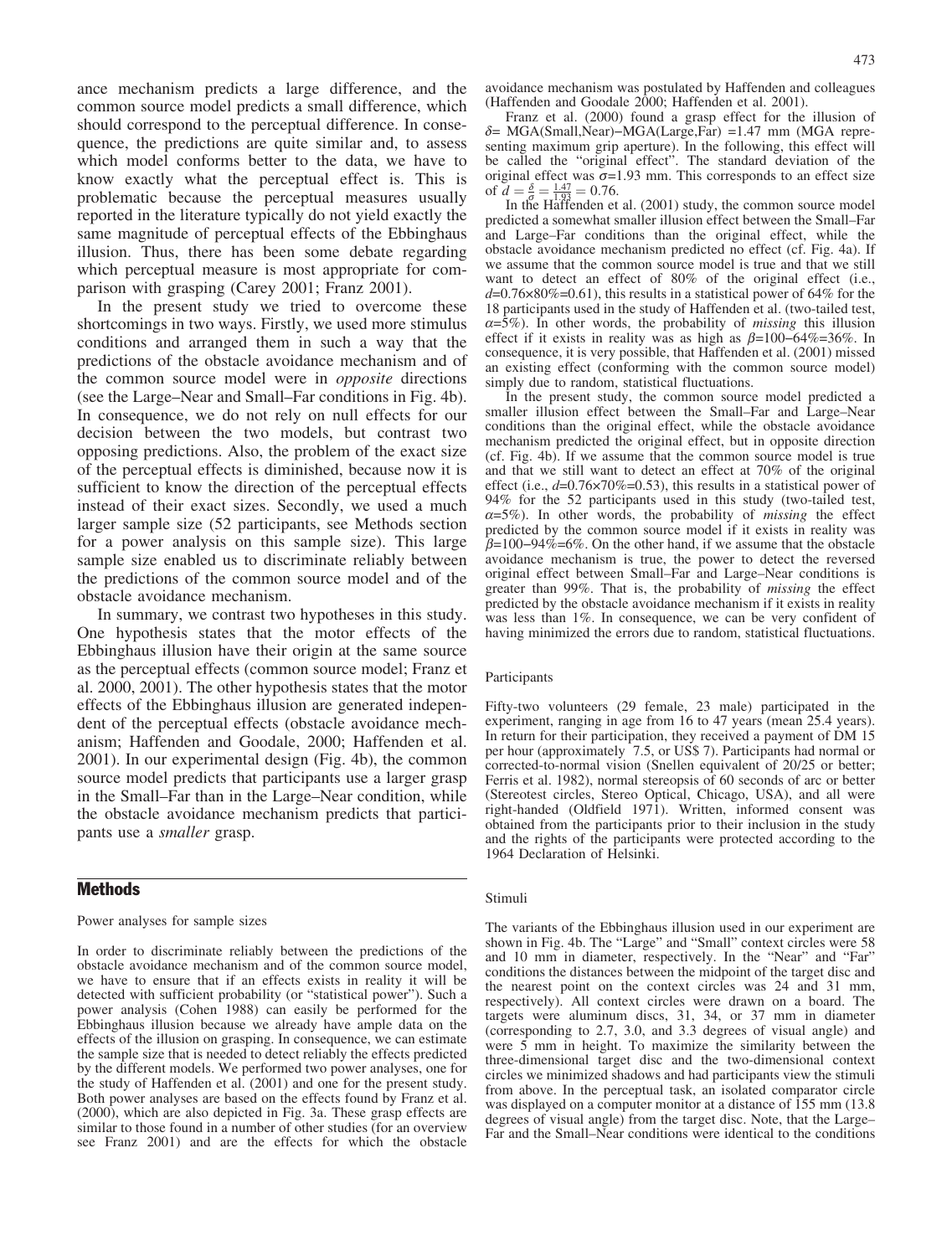used in our previous study on this topic (Franz et al. 2000) and geometrically similar to the conditions used by Aglioti et al. (1995).

## Apparatus

Participants sat on a stool and used a chin rest to keep the position of the head constant. They looked down at a 21-inch monitor (effective screen diagonal of 48.5 cm) as if looking at the top of a table. The monitor was positioned at a distance of approximately 65 cm from the eyes. The screen of the monitor served as a table for the presentation of the stimuli. The screen was not horizontal, but tilted so as to be oriented perpendicular to gaze direction. Participants wore liquid-crystal (LC) shutter glasses (Milgram 1987), which allow efficient suppression of vision. The grasp trajectories were recorded using an Optotrak system (sampling rate 100 Hz): six infrared light-emitting diodes (LEDs) were mounted on two little flags (three LEDs per flag). The flags were attached to thumb and index finger. Before starting the experiment, the typical grasp points on the fingers were determined and measured relative to the markers on the flags. This enabled us to calculate the trajectories of the grasp points and to determine the maximum grip aperture (MGA, i.e., the maximum aperture between index finger and thumb during the reach phase of the grasp movement). MGA was used as dependent variable in almost all studies investigating the question of functional dissociation between vision-for-perception and vision-for-action in visual illusions (e.g., Aglioti et al. 1995; Daprati and Gentilucci 1997; Haffenden and Goodale 1998; Pavani et al. 1999; Franz et al. 2000, 2001; Haffenden et al. 2001). MGA has several advantages: (1) it is usually reached before the hand has any contact with the grasp object, excluding possible effects of direct, haptic feedback, and (2) MGA is linearly related to the physical size of objects (Jeannerod 1981, 1984). This allows the reasoning that if a visual illusion affects the size estimate used by the motor system then this should be reflected in the MGA. This reasoning was originally suggested by Aglioti et al. (1995). For a detailed mathematical formulation and discussion see Franz et al. (2001).

#### Procedure

In the perceptual task, participants adjusted an isolated circle that was displayed on the computer monitor until they perceived it to be of the same diameter as the target disc. The initial diameter of the comparison circle was set (pseudo) randomly between 17 and 48 mm (step sizes of 1 mm, uniform distribution). During the adjustments, participants had full vision of the stimuli and there was no time limit for the adjustments. In perceptual control experiments we established that this adjustment method leads to the same measured illusion effects as a constant stimuli method with 800 ms presentation time. The adjustment method has the advantage of being more efficient. The LC shutter glasses suppressed vision as soon as the participant finished the adjustments until the next trial was set up by the experimenter. For each participant, the trials were presented in a different, computergenerated, (pseudo) random order. Each participant performed 36 adjustments (3 sizes of the central disc  $\times$  4 illusion conditions  $\times$  3 repetitions).

In the motor task, participants grasped the target disc with their dominant, right hand, lifted the disc, and moved it to the side. Then, the experimenter fetched the target disc and prepared the next trial. The LC shutter glasses suppressed vision as soon as the grip started (on average  $840±47$  ms after stimulus presentation) such that participants could neither see their hand nor the stimulus during grasping. Participants had 4 s to finish the movement (from opening of the shutter glasses until depositing the disc). If this time limit was exceeded, the trial was returned to the set of trials to be performed and repeated later at a randomly determined time. As in the perceptual task, trials were presented in a (pseudo) random order. Each participants performed 72 grasps (3 sizes of the central disc  $\times$  4 illusion conditions  $\times$  6 repetitions).

In both tasks and before each trial the experimenter selected the current combination of context circles and target disc, positioned the target disc on top of the board with the context circles and mounted the board on top of the monitor. The LC shutter glasses were opaque during this preparation. When finished, the experimenter pressed a button to open the LC shutter glasses and to start the trial. The order of tasks was counterbalanced between participants, such that 26 participants performed the perceptual task first, and the other 26 participants performed the motor task first.

## Data analysis

For data analysis, repeated measures analyses of variance (ANOVAs) were performed with the factors diameter of target disc (three levels: 31, 34, 37 mm) and type of context circles (four levels; cf. Fig. 4b). Dependent variables were MGA (motor task), adjusted size of the comparator circle (perceptual task), and the difference between MGA and adjusted size of the comparator circle (comparison of the illusion effects between motor and perceptual task).

We used a significance level of  $\alpha$ =0.05 for all statistical analyses. P-values above 0.000001 are given as exact values. For appropriate parameters values are presented as means ±standard error of the mean (SEM).

# **Results**

Participants performed a perceptual and a grasping task on the stimuli shown in Fig. 4b. In the perceptual task, they adjusted an isolated comparator circle to match the size of the target disc. Results show the well-known perceptual illusion (Fig. 5, Table 1): the target disc appeared larger if the context circles were smaller (and vice versa). Also, the target disc appeared slightly larger if the small or the large context circles were closer to it (to see this, compare the Near conditions with the Far conditions; cf. Girgus et al. 1972).

In the motor task, participants grasped the target disc and the MGA between index finger and thumb was determined. We found highly significant illusion effects on grasping (Table 1). Grasping as well as perception were linearly related to the physical size of the target disc (slope grasping  $0.74\pm0.04$ ; slope perception  $0.88\pm0.02$ ). These slopes were sufficiently similar that we did not need to correct for possible differences in the slopes (cf. Franz et al. 2001; see Franz 2003 for a discussion of this topic). ANOVA on the differences between the perceptual response and grasping shows that the illusion effects in grasping did not differ from the illusion effects in perception (Fig. 5 and Table 1).

In the Large–Far and Small–Near conditions, results replicated our previous finding of an approximately 4.5% illusion effect (to see this, compare Fig. 5b with Fig. 3a). In the two new conditions (the Large–Near and Small–Far conditions), results conformed well with the predictions of the common source model but not with the predictions of the obstacle avoidance mechanism: MGA was larger in the Small–Far than in the Large–Near condition  $(t_{(51)}=4.5,$  $P=0.00004$ , two-tailed test), as predicted by the common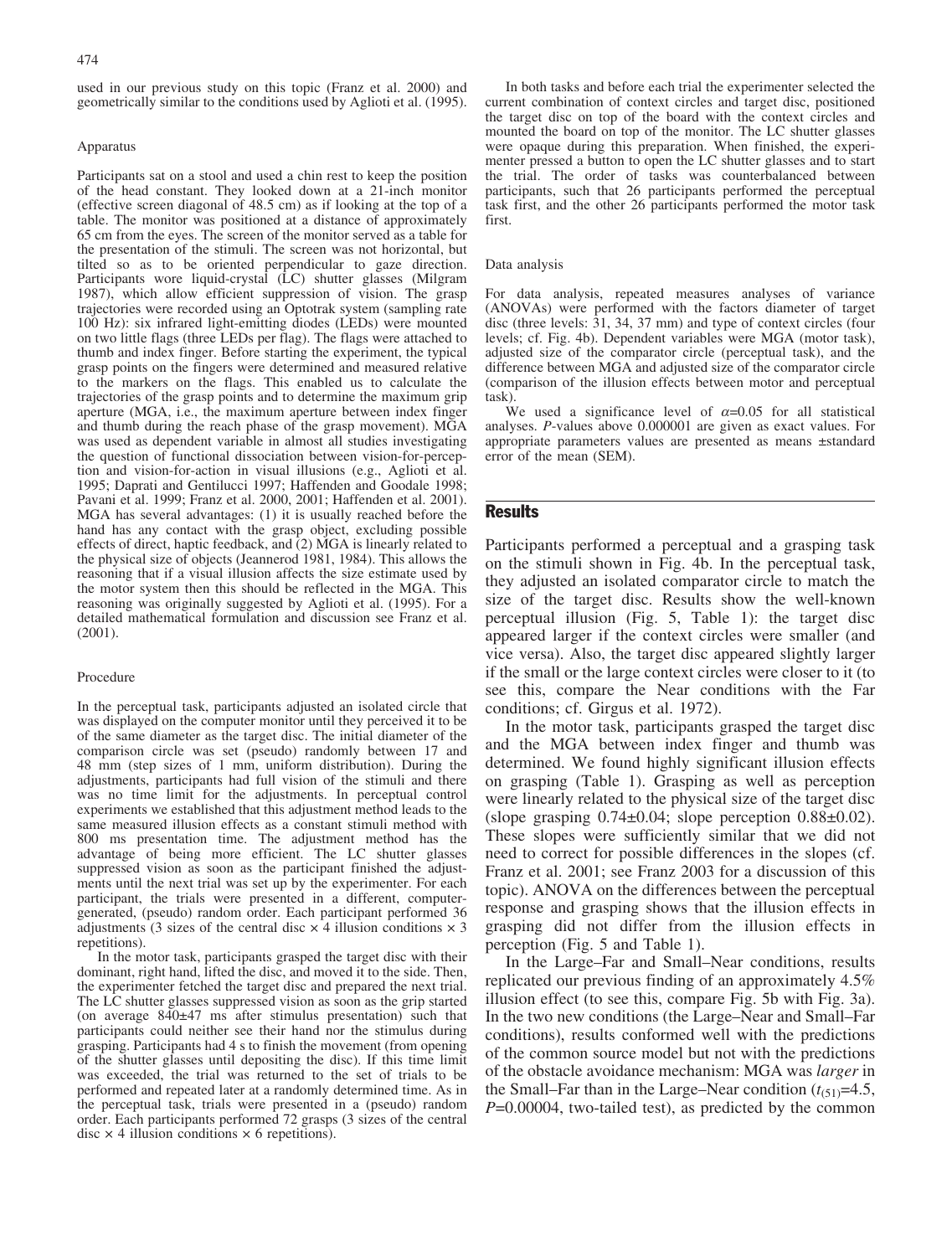

Fig. 5a,b Results for grasping and for the perceptual task. a Maximum grip aperture (MGA) and adjusted size of the comparator circle as functions of the illusion conditions and of the size of the target disc. b Graphic depiction of the illusion effects. For each illusion condition, MGA and adjusted size are averaged across the different sizes of the target disc. In both plots, the ordinates are aligned such that the grand means of MGA and of adjusted size are at the same height. Data depict means ±SEM. In a, the SEMs are calculated from the subject  $\times$  context error term in order to correct for between-subject variability (cf. Loftus and Masson 1994)

Table 1 ANOVAs for grasping and perception in the Ebbinghaus illusion. For each task (grasping and perception) individual repeated measures ANOVAs were calculated. To determine whether grasping was affected by the illusion in a different way to perception, an additional repeated measures ANOVA was calculated on the difference between the grasp responses and the

source model, and not smaller, as would be expected if the obstacle avoidance mechanism were correct.

# **Discussion**

These findings present strong evidence against the notion that the motor effects of the Ebbinghaus illusion might be generated independent of the perceptual effects in the action system: the obstacle avoidance mechanism proposed by Haffenden et al. (2001) cannot explain the current pattern of results.

Note that the predictions of the obstacle avoidance mechanism are independent of any perceptual effect. If this mechanism were true, it should have predicted (at least approximately) the pattern of results we found in our grasp data. The fact that this is not the case provides strong evidence against this obstacle avoidance mechanism. This result is important in the context of the debate concerning which perceptual measure is most appropriate to be compared with grasping. Proponents of a dissociation between perception and action focus mainly on a perceptual measure that has been named manual estimation: participants indicate the target size by opening index finger and thumb with (or without) seeing hand or stimulus during performance of the task (e.g., Daprati and Gentilucci 1997; Haffenden and Goodale 1998; Haffenden et al. 2001). Proponents of a common source of the illusion for perception and for action focus mainly on "standard" perceptual measures. For example, participants adjust a reference to match the size of the target (adjustment procedure; e.g., Pavani et al. 1999; Franz et al. 2000). We have argued elsewhere (Franz 2001) that manual estimation leads to larger illusion effects compared with both grasping and standard perceptual measures. In the present study, however, this is not a problem because we just need to compare the directions of the illusion effects in order to discriminate between the common source model and the obstacle avoidance mechanism.

Of course, the failure of the obstacle avoidance mechanism suggested by Haffenden and coworkers (Haffenden and Goodale 2000; Haffenden et al. 2001) does not rule out the possibility that other non-perceptual

perceptual responses. In all ANOVAs, the factors were illusion condition (four levels; cf. Fig. 4b), size of the target disc (three levels: 31, 34, and 37 mm), and their interaction. Dependent variables were maximum grip aperture (MGA, grasping), adjusted size of the comparison circle (perception), and the difference between MGA and adjusted size

| Task                                 | Main effects        |                                                |                      |                                                        | Interaction            |                         |  |
|--------------------------------------|---------------------|------------------------------------------------|----------------------|--------------------------------------------------------|------------------------|-------------------------|--|
|                                      | <b>Illusion</b>     |                                                | Size of target disc  |                                                        | Illusion $\times$ size |                         |  |
|                                      | $F_{(3,153)}$       |                                                | F(2,102)             |                                                        | $F_{(6,306)}$          |                         |  |
| Grasping<br>Perception<br>Difference | 17.7<br>65.9<br>0.1 | $\leq 0.000001$ ***<br>$<0.000001***$<br>0.965 | 97.5<br>854.7<br>4.3 | $\leq 0.000001$ ***<br>$\leq 0.000001$ ***<br>$0.017*$ | 0.3<br>2.1<br>0.7      | 0.941<br>0.053<br>0.653 |  |

\* P<0.05, \*\*\* P<0.001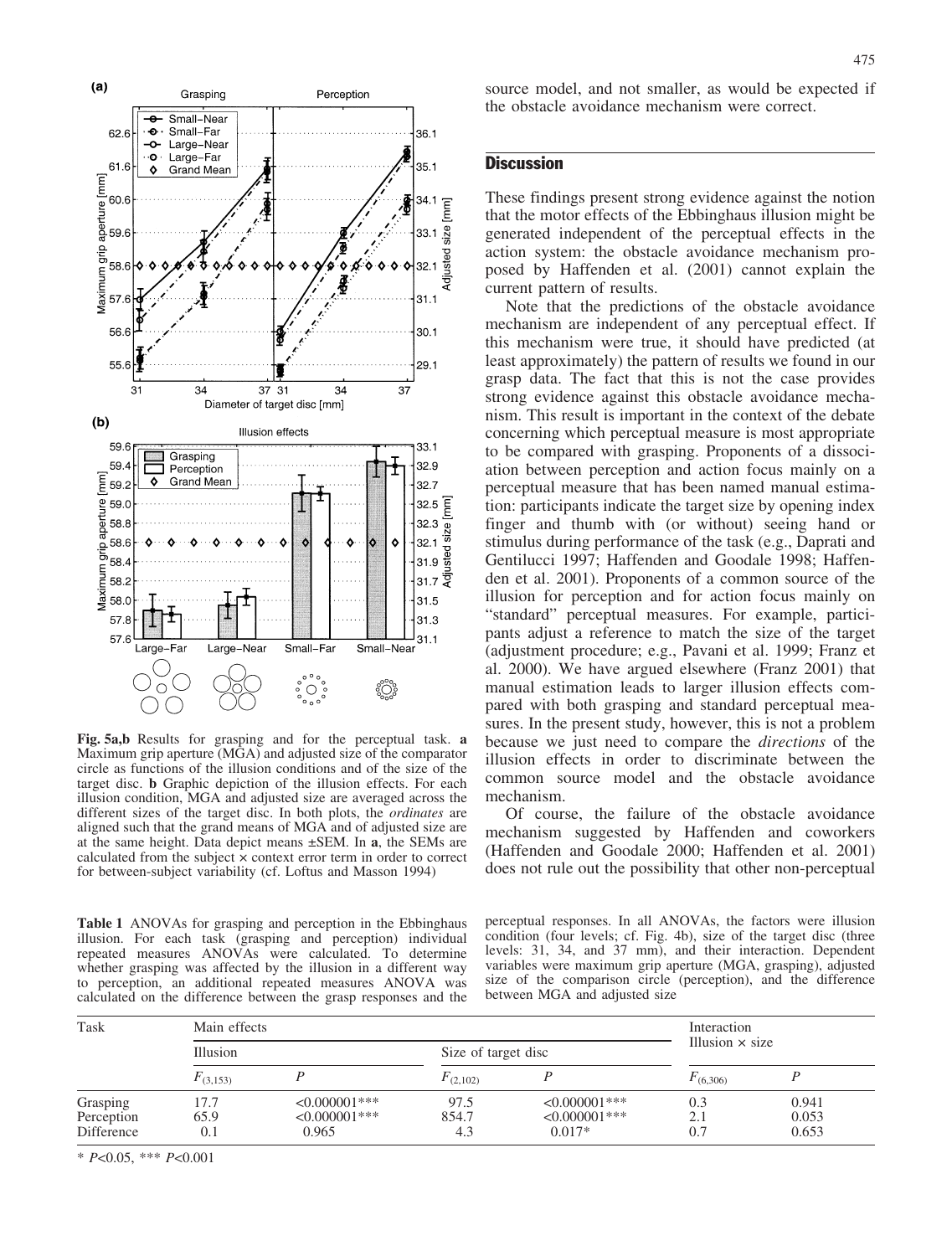mechanisms are responsible for the grasp effects of the Ebbinghaus illusion. However, no such mechanism has yet been proposed or tested. Given the surprisingly similar effects of the Ebbinghaus illusion on perception and on grasping, it seems parsimonious to assume that the effects originate from a common source.

Another possibility is that the dissociation can only be detected with different time requirements from those we employed. For example, Carey (2001) suggested that the dorsal stream dominates motor actions only if they are fast. In contrast, Glover and Dixon took an opposite view and suggested that the dorsal stream only dominates motor actions after a certain time delay (Glover 2002; Glover and Dixon 2002). Therefore the dissociation should only show up in the very final stages of a grasp movement (but see Franz 2003). Given these contradictory notions to modify the perception-versus-action hypothesis, it seems that more research is needed to clarify these issues.

What are the consequences for the perception-versusaction hypothesis if we adopt the view that grasp effects and perceptual effects of the Ebbinghaus illusion have the same source? First of all, this view removes one piece of evidence that has been considered as being especially strong for the perception-versus-action hypothesis. It seemed that the functional distinction between a visionfor-action system and a vision-for-perception system is fundamental enough to be reflected in the overt behavior of healthy, non-neurological humans.

But does our finding disprove the perception-versusaction hypothesis? This is not necessarily the case. We see three possibilities to explain our findings and not all of them are incompatible with the perception-versusaction hypothesis. (1) The Ebbinghaus illusion could be generated before the vision-for-action and the vision-forperception systems separate, an assumption that would reconcile the perception-versus-action hypothesis with our findings. A problem with this view is the fact that the Ebbinghaus illusion seems to depend partially on higher cognitive functions which are related to object recognition and should be performed in the vision-for-perception system (Coren and Enns 1993). (2) The Ebbinghaus illusion could be generated in the vision-for-perception system, but there could be enough crosstalk between the two systems for the illusion to "leak" to the vision-foraction system. The problem with this view is that if there is too much crosstalk between the systems, the notion of two separate systems becomes problematic (for a discussion of this possibility see also Franz et al. 2001). (3) The functional separation between vision-for-action and vision-for-perception as proposed by the perception-versusaction hypothesis could be wrong and alternative accounts might be more appropriate (e.g., Ungerleider and Mishkin 1982). A problem with this view is that it must explain the other evidence that has been compiled in favor of the perception-versus-action hypothesis (e.g., the dissociation found in patient D.F. of Goodale et al. 1991). Certainly, our data alone cannot provide the final solution to this question. A much wider base of evidence has to be taken into account, for example, from lesion studies, electrophysiological studies, imaging studies, and studies on neurological patients.

# **Conclusions**

We found that grasping is deceived by the Ebbinghaus illusion in the same way as perception. The recently proposed non-perceptual mechanisms (Haffenden and Goodale 2000; Haffenden et al. 2001; Plodowski and Jackson 2001) cannot account for the motor effects of the Ebbinghaus illusion. This suggests that the same source is responsible for the perceptual effects and for the motor effects of the Ebbinghaus illusion. We see three possibilities to explain our findings. It is possible that the Ebbinghaus illusion is generated before the perceptual stream and the action stream separate, or information is exchanged between the two streams, or the primate visual system is not subdivided in the way suggested by the perception-versus-action hypothesis. The first two possibilities show that the perception-versus-action hypothesis could be reconciled with our findings. However, the Ebbinghaus illusion can no longer be included as strong and compelling evidence for the perception-versus-action hypothesis and against alternative accounts that assume a different functional subdivision of the visual system (e.g., Ungerleider and Mishkin 1982).

Acknowledgements We wish to thank Martin S. Banks, Ian M. Thornton, Fiona N. Newell, and Alexander Holub for helpful comments on earlier versions of this manuscript. This work was supported by the grant FA 119/15-3 from the Deutsche Forschungsgemeinschaft (DFG) and by the Max Planck Society.

## References

- Aglioti S, DeSouza JFX, Goodale MA (1995) Size-contrast illusions deceive the eye but not the hand Curr Biol 5:679–685
- Carey DP (2001) Do action systems resist visual illusions? Trends Cogn Sci 5:109–113
- Cohen J (1988) Statistical power analysis for the behavioral sciences, 2nd edn. Erlbaum, Hillsdale NJ
- Coren S, Enns JT (1993) Size contrast as a function of conceptual similarity between test and inducers. Percep Psychophys 54:579–588
- Daprati E, Gentilucci M (1997) Grasping an illusion. Neuropsychologia 35:1577–1582
- Ferris FL, Kassoff A, Bresnick GH, Bailey I (1982) New visual acuity charts for clinical research. Am J Ophthalmol 94:91–96
- Franz VH (2001) Action does not resist visual illusions. Trends Cogn Sci 5:457–459
- Franz VH (2003) Planning versus online control: dynamic illusion effects in grasping? Spatial Vision (in press)
- Franz VH, Gegenfurtner KR, Bülthoff HH, Fahle M (2000) Grasping visual illusions: no evidence for a dissociation between perception and action. Psychol Sci 11:20–25
- Franz VH, Fahle M, Bülthoff HH, Gegenfurtner KR (2001) Effects of visual illusions on grasping. J Exp Psychol Hum Percept Perform 27:1124–1144
- Girgus JS, Coren S, Agdern MVRA (1972) The Interrelationship Between the Ebbinghaus and Delboeuf Illusions. J Exp Psychol 95:453–455